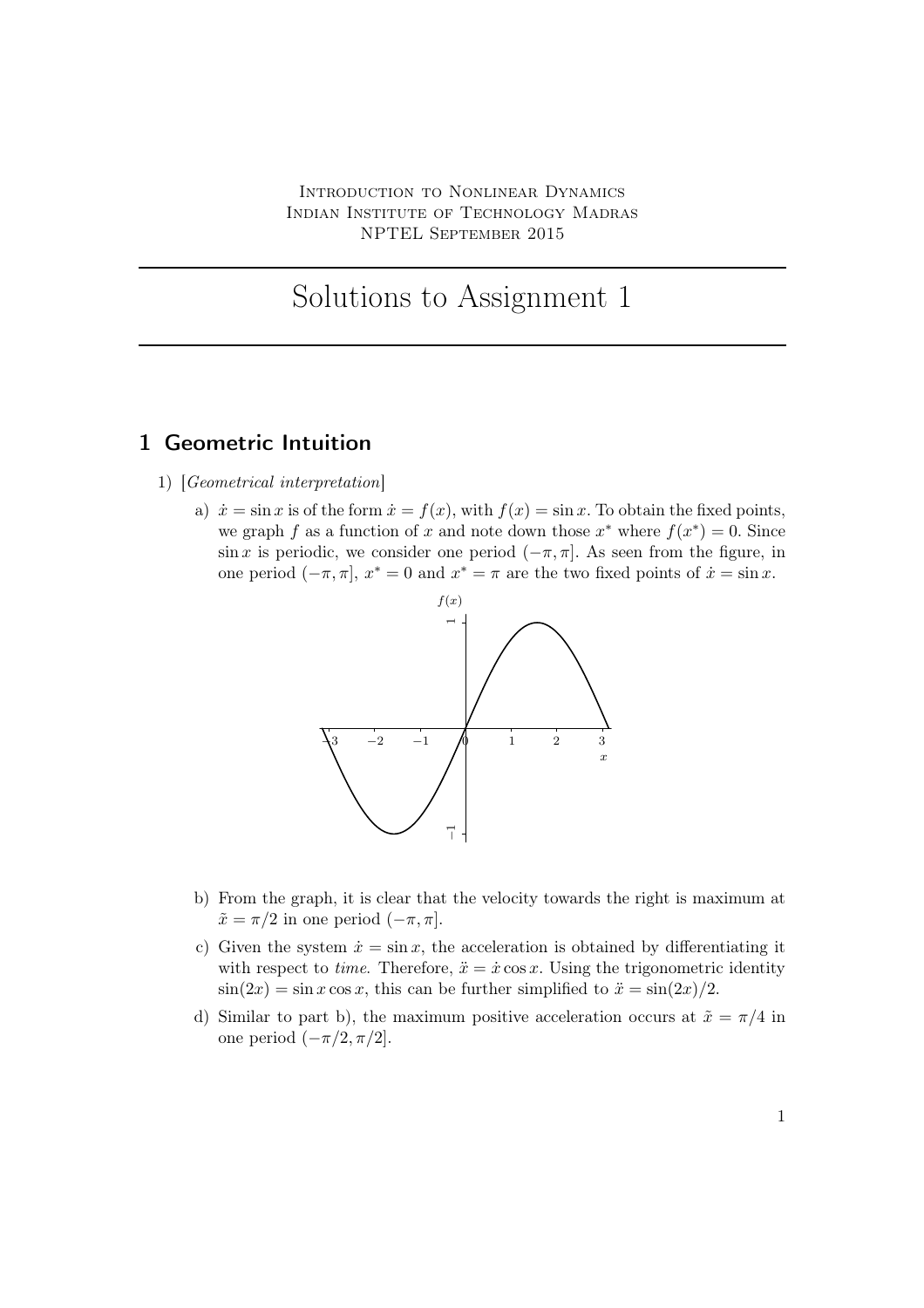## 2 Fixed points and stability

1) [Analyse graphically]

Step 1: Find the fixed points.

Step 2: Sketch the graph of  $f(x)$  vs x.

Step 3: Sketch the vector field on the real line, to find stability of fixed points. The flow is to the right when  $f(x) > 0$ , and to the left when  $f(x) < 0$ .

a)  $\dot{x} = 4x^2 - 16$ 

To find the fixed points set  $f(x) = 0$ 

$$
f(x) = 4x2 - 16 = 0
$$

$$
x2 = 4
$$

$$
x = \pm 2.
$$

Thus, there are two fixed points:  $x = 2, -2$ .

To sketch the graph of  $f(x)$  vs x, we evaluate the value of  $f(x)$  for a few values of x. The graph is as shown in Figure 2.1.

We then sketch the vector field on the real line.

| $x = 0$ 1 -1 2 -2 3 -3 4 -4        |  |  |  |  |  |
|------------------------------------|--|--|--|--|--|
| $f(x)$ -16 -12 -12 0 0 20 20 48 48 |  |  |  |  |  |

- (i) The flow is to the right when  $x < -2$  and  $x > 2$ .
- (ii) The flow is to the left when  $x > -2$  and  $x < 2$ .



Figure 2.1: Plot of  $f(x) = 4x^2 - 16$  vs x

Therefore, it is evident from the flow on the real line that  $-2$  is a stable fixed point, and 2 is an unstable fixed point.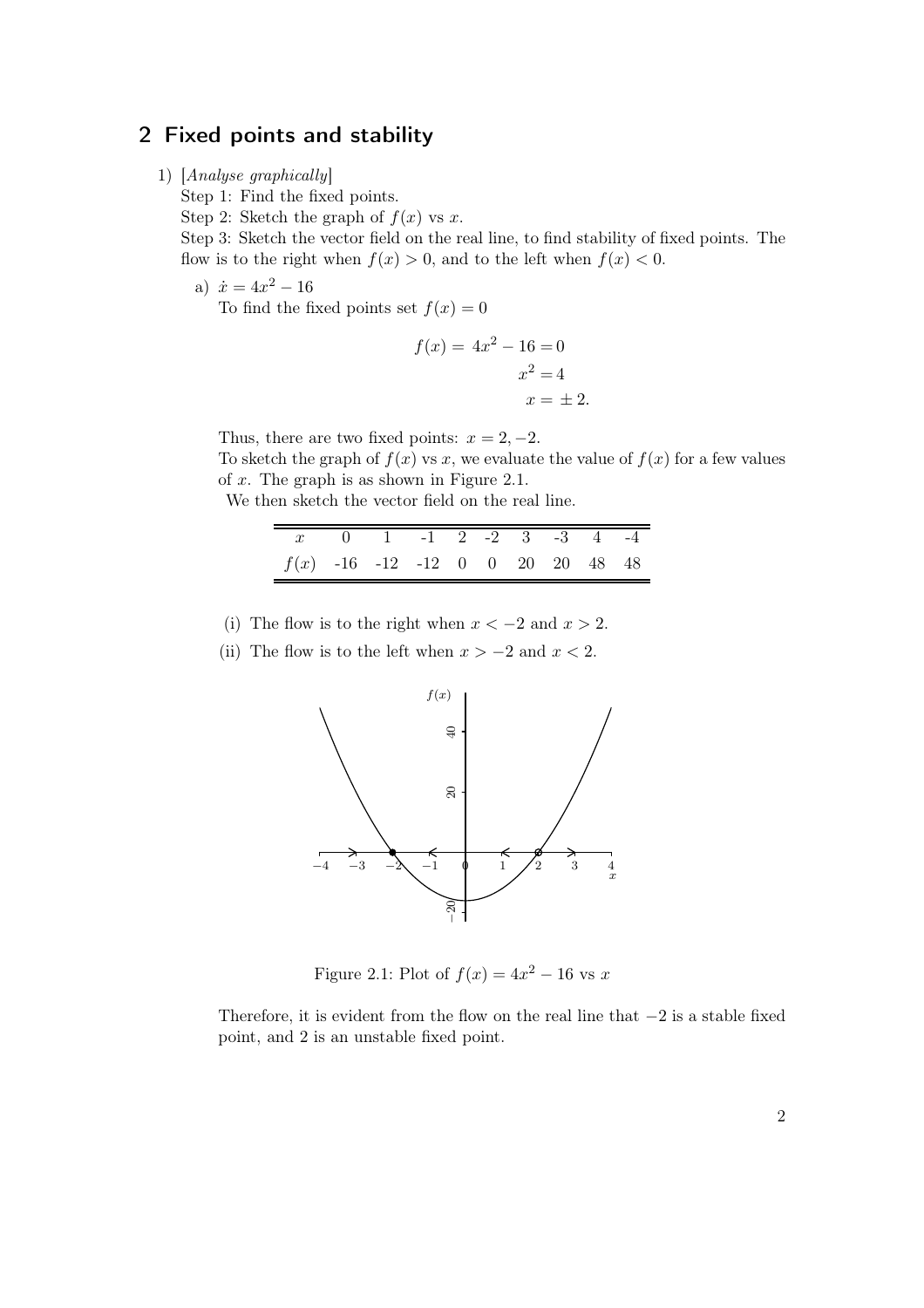b)  $\dot{x} = 1 - 2\cos x$ 

To find the fixed points set  $f(x) = 0$ 

$$
f(x) = 1 - 2\cos x = 0
$$
  
2 cos x = 1  

$$
x = \cos^{-1}\left(\frac{1}{2}\right) = \pm (2n + 1)\frac{\pi}{3}
$$

PLot the graph of  $f(x)$  vs x using some computing software such as MAT-LAB, or using the values of  $cos(x)$  from trigonometric tables. The graph is as shown in Figure 2.2. Then sketch the vector field on the real line.



Figure 2.2: Plot of  $f(x) = 1 - 2\cos x$  vs x

- (i) The flow is to the right when  $-5\pi/3 < x < -\pi/3$  and  $\pi/3 < x < 5\pi/3$ .
- (ii) The flow is to the left when  $-7\pi/3 < x < -5\pi/3$ ,  $-\pi/3 < x < \pi/3$  and  $5\pi/3 < x < 7\pi/3$ .

We observe that  $-5\pi/3$  and  $\pi/3$  are unstable fixed points, whereas  $-pi/3$  and  $5\pi/3$  are stable fixed points.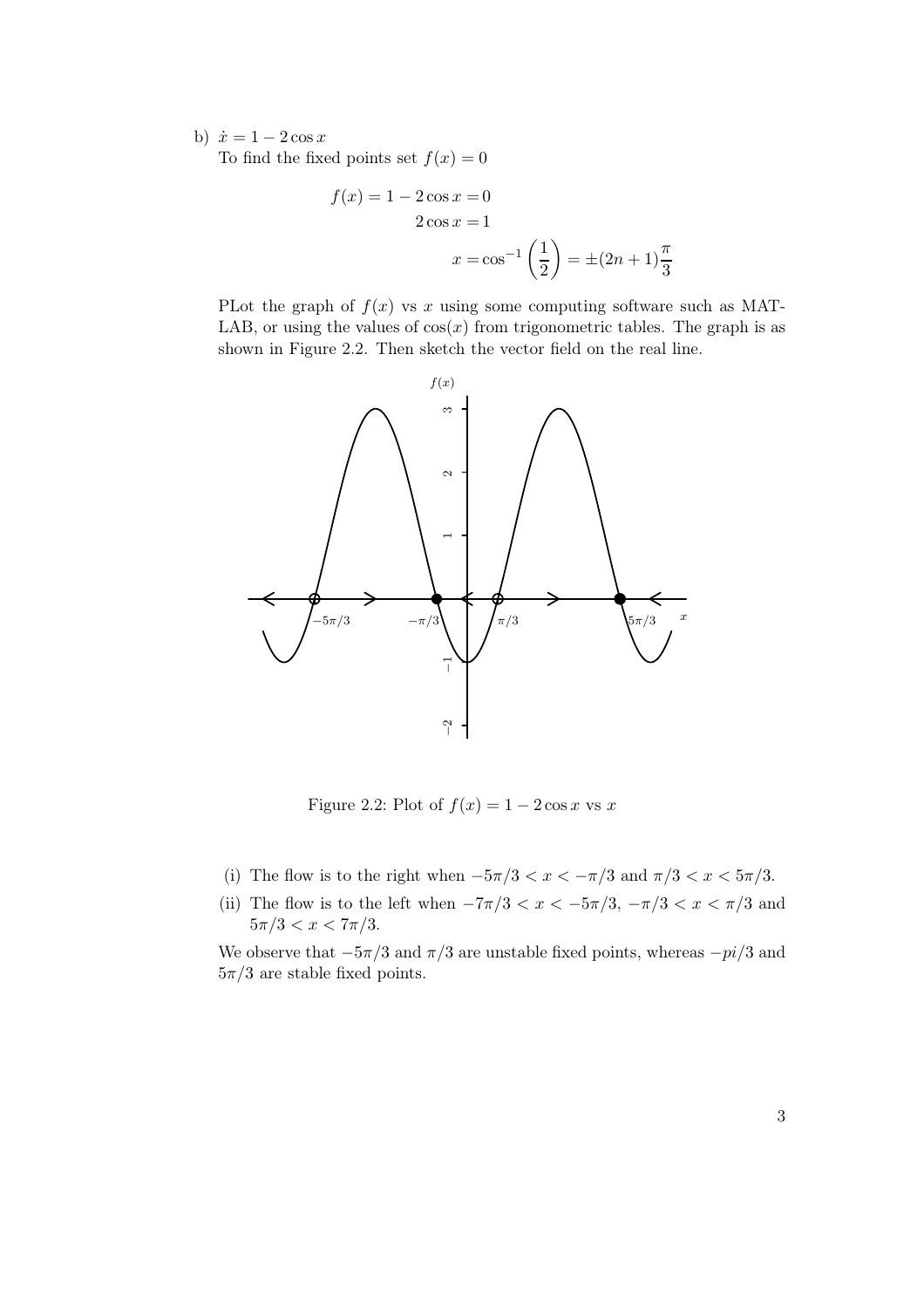

Figure 3.1: Plot of  $f(x) = x^2(6-x)$  vs x

## 3 Linear stability analysis

1) Solution: Consider the dynamical system  $\dot{x} = f(x)$ Step 1 : Let  $x^*$  be a fixed point of this system. Evaluate  $x^*$  by equating  $f(x^*) = 0$ . Step 2 : Let  $\eta(t) = x(t) - x^*$  be a small perturbation away from  $x^*$ . To see whether the perturbation grows or decays, we write a differential equation for  $\eta$ . Note that  $\dot{\eta} = \dot{x}$ . Now, using Taylor series expansion for  $\dot{\eta} = f(x^* + \eta)$  and considering only linear terms, we get the following linear differential equation for  $\eta$ :

$$
\dot{\eta} = \eta f'(x^*)
$$

- − If  $f'(x^*) > 0$ ,  $\eta(t)$  grows exponentially and hence  $x^*$  is unstable.
- − If  $f'(x^*)$  < 0,  $η(t)$  decays exponentially and hence  $x^*$  is stable.
- a) The fixed points of the system  $\dot{x} = x(1-x)$  are  $x^* = 0$  and  $x^* = 1$  respectively. At  $x^* = 0, f'(x^*) = 1 > 0$ . Hence,  $x^* = 0$  is an unstable fixed point. At  $x^* = 1, f'(x^*) = -1 < 0.$  Hence,  $x^* = 1$  is a stable fixed point.
- b) The fixed points of the system  $\dot{x} = x^2(6-x)$  are  $x^* = 0$  and  $x^* = 6$  respectively. We see that, at  $x^* = 0, f'(x^*) = 0$ , so we have to use graphical argument to comment about its stability. From the plot of  $f(x)$  vs x which is given by Figure. 3.1, we can infer that on the right side of  $x^* = 0$ ,  $f(x) > 0$ , so the direction of flow is away from  $x^*$  to the right. On the left side of  $x^*$ ,  $f(x) > 0$ , so the direction of flow is towards  $x^* = 0$  to the right. So,  $x^*$  is a half-stable fixed point. At  $x^* = 6$ ,  $f'(x^*) = -36 < 0$ . Hence,  $x^* = 6$  is a stable fixed point.